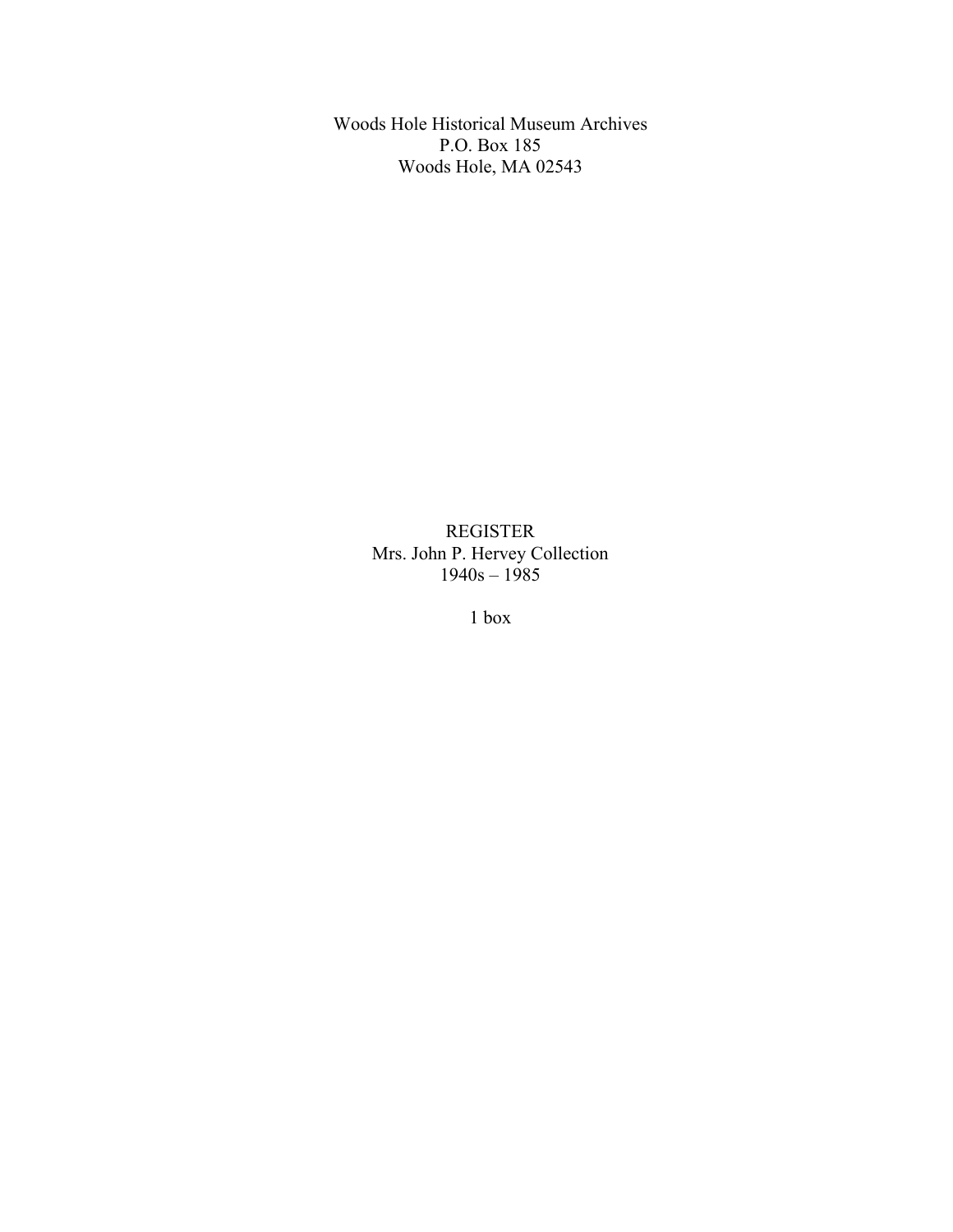### **MRS. JOHN P. HERVEY COLLECTION OF PHOTOS, CARDS and EPHEMERA**

#### **History and Scope**

Dr, John P. Hervey was director of the Rockefeller Institution at the MBL. Mrs. Hervey (Ruth) seems to have been very concerned with conservation and anti-nuclear issues, working actively against the proposed Nuclear Park in Falmouth. They had been coming to Woods Hole since the 1930s (?) and eventually built a home on Penzance at the far end along Woods Hole passage. Their winter home seems to have been in Brooklandville, Maryland.

The collection consists of a few loose photos and many Christmas cards and other greeting cards collected over the years from Woods Hole friends, including Paul and Mary Lou Smith, the Burwells and the Bacon family. There is also a small collection of ephemera in the form of invitations. Conversations, events and membership letters from the Woods Hole Historical Collection and Woods Hole Library are also part of this collection.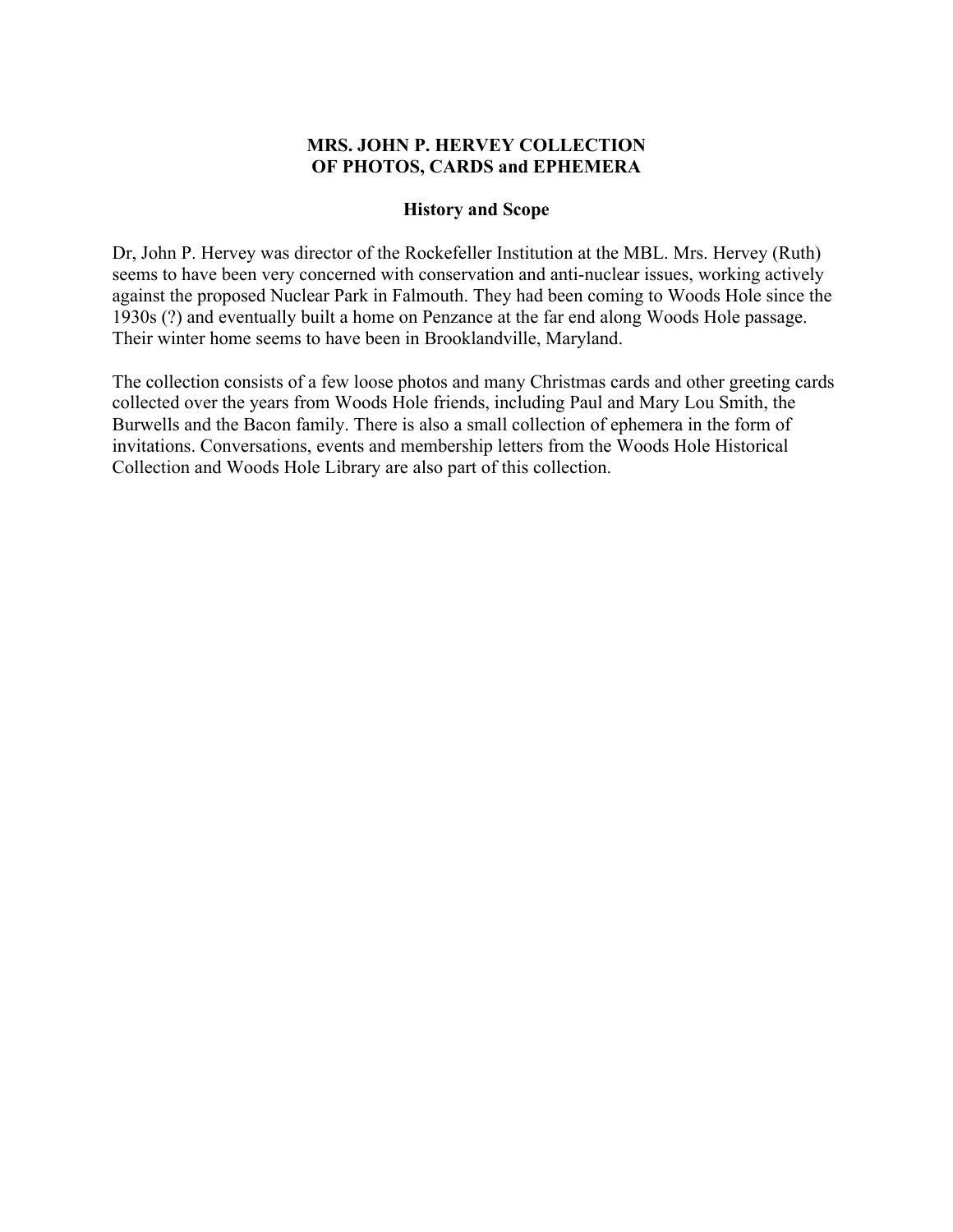## **MRS. JOHN P. HERVEY COLLECTION OF PHOTOS, CARDS and EPHEMERA**

# **1. Photos:**

- 1-1. View of Dyer's Dock from across the Eel Pond Channel, November 27, 1945. B/W, 3 3/8 x 2 ¼ inches.
- 1-2. Sails and lines. Sails of the *Atlantis* (first), November 1964. Color print, 3 ½ x 5 inches.
- 1-3. Man standing near hull of sailboat on blocks. Reverse: "as we remember him **Franklin A. Park** June 2, 1909 September 22, 1981." Printed b/w card, 6 ¼ inches x 4 1/2 .
- 1-4. Blond woman in wedding dress and veil being handed a glass of champagne by bare-chested man wearing shorts, standing in skiff. Photo by Edwin Gray Studio, N.D., B/W, 7 x 5 inches.

# **2. Greeting Cards:**

2-1. Cards from Paul and Mary Lou Smith. *Paul's cards were always done with photos (usually color) mounted on rough watercolor paper*

- a. Photo of two of the Smith's daughters with a candle, 1951. B/W print.
- b. Photo labeled "Skiing Home" (taken at their New Hampshire farm), 1985. Color print.
- c. Photo labeled "Mountain Glow at The Farm." N.D., color print.
- d. Photo labeled "Christmas Light." N.D., color print. Farm buildings, evergreen trees.
- e. Photo labeled "NH XC." Ski trail in the snow among evergreen trees. N.D., color print.
- f. Photo labeled "Nobska." Sunset scene over Nobska Beach, N.D., color print.
- g. Photo of two girls and Mary Lou and inside an announcement for Charity Putnam Smith. October 18, 1963. Color print mounted on plain paper.
- h. Card with small stones attached to front, labeled "Nobska Beach."
- 2-2. Cards from the Burwells (Lang and Barbara), 1959-1962. Printed photo cards, B/W, with their four children: Don, Lee, David and Brian.
	- a. Four Burwell children seated on fireplace brick surround, 1959.
	- b. Four Burwell children on skis, 1960.
	- c. Four Burwell children on ladders and working on the house (Fay Road) to put storm windows on or off. N.D.
	- d. Four Burwell children doing various chores at the Fay Road house, 1962.
	- e. Greeting card with typed letter inside, 1982
- 2-3. Cards from Jon and Dorothy.

3 photographs printed as cover for cards (one dated 1951).

- 2-4. Cards from Heloise Redfield
	- a. Drawing of two women with a long line of cats following behind and Heloise's new house on Sippewissett Road with machine working on rocks in front.
	- b. Photo of sleeping cat with vase of flowers. Loose photos inside of Great Harbor.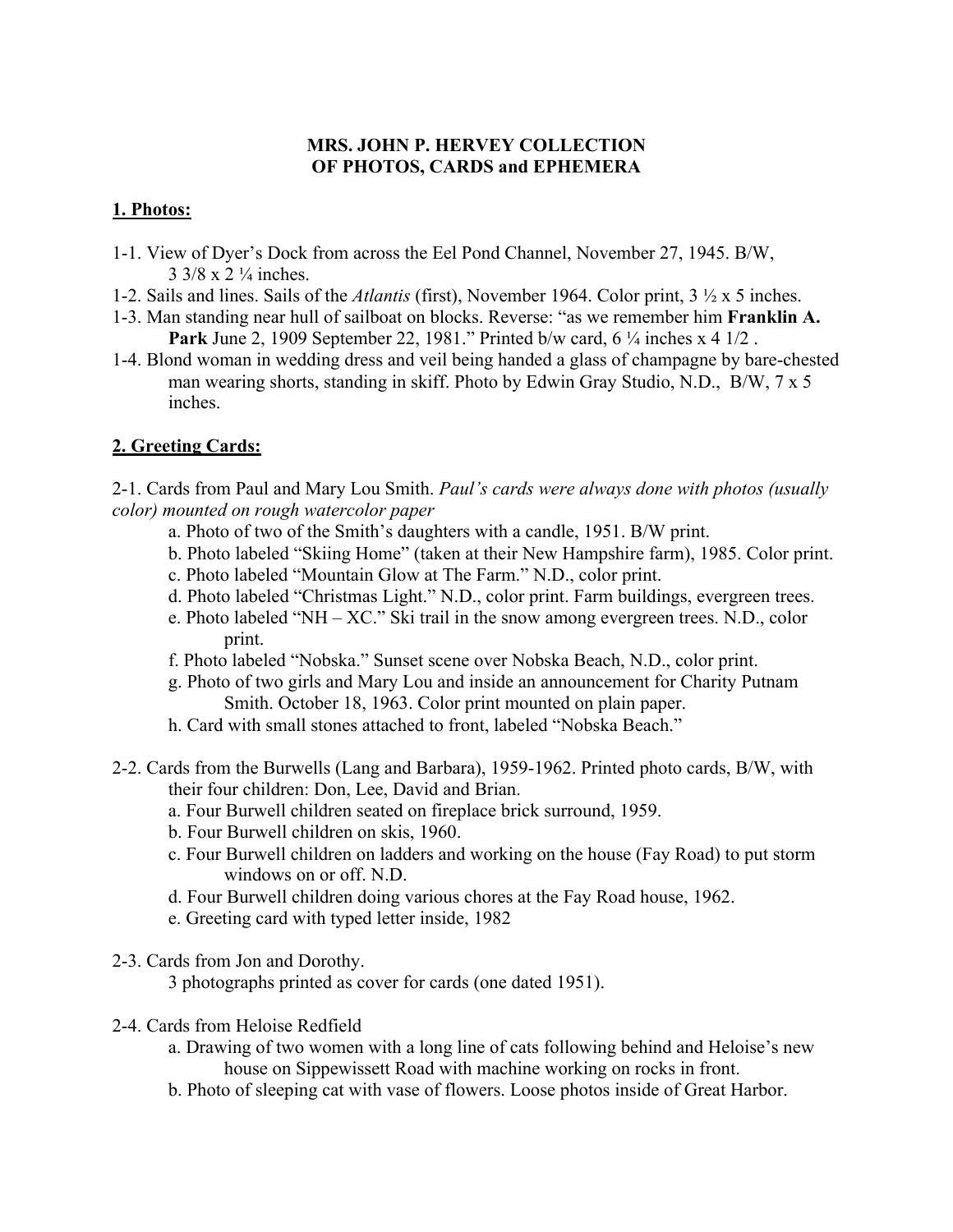2-5. Card from Martha and Alfred Redfield. Repro of watercolor by A.C. Redfield of 3 S-boats.

2-6. Cards from the Bacon family.

Single cards from:

- The Glazebrook family, 1964
- Janet & Dick Harvey
- Homer & Cynthia Smith
- misc. unreadable signatures and cards without writing

### **3. Ephemera and invitations to various receptions:**

- 3-1. Announcement of the birth of Erika Ruth Hahn, May 15, 1965 from Mr. and Mrs. Jan Hahn.
- 3-2. Director and Mrs. Fye, invitation to a reception for the Summer Research Staff of WHOI, n.d.
- 3-3. President and Mrs. Philip Handler, invitation to Annual Summer Reception of the National Academy of Scientists, 1971.
- 3-4. President and Mrs. Philip Handler, invitation to cocktails/buffet at the Summer Study Center (the National Academy), 1974.

### **4. Programs, invitations and letters for Woods Hole events and organizations**

- 1. Invitation. Invitation to 7<sup>th</sup> Annual Dinner of WHOI Associates, May 22, 1959.
- 2. Invitation. Invitation to Annual Lecture at the MBL by George H.A. Clowes, August 12, 1959.
- 3. Program and Invitation.  $10<sup>th</sup>$  Annual Summer Meeting and Cruise for Associates, August 4, 1961.
- 4. Program and Invitation. Annual Meeting and Summer Cruise for Associates, September 15, 1962.
- 5. Typed letter. Letter from Woods Hole Library and Summer Calendar, June 1975.
- 6. Announcement. Announcement of Annual Meeting of the Children's School of Science. August 13, 1975.
- 7. Brochure. Letter and plans for new Bradley House Museum and interior, 1976.
- 8. Booklet. A History of Woods Hole by Norman T. Allen, July 1976.
- 9. Brochure. Solicitation for support for Bradley House and Woods Hole Historical Collection, April 1977. Membership card is enclosed.
- 10. Announcement. Invitation to Bradley House Spring Opening, May 28, 1977.
- 11. Brochure. Solicitation for support for Woods Hole Library, 1977-78
- 12. Typed and printed letter. Membership letter, Woods Hole Historical Collection, April 1978. Membership card is enclosed.
- 13. Invitation. Invitation to opening of Bradley House Museum, May 27, 1978.
- 14. Invitation. Invitation to opening of Bradley House Museum, May 25, 1979.
- 15. Typed and printed letter. Membership letter and calendar, Woods Hole Library, July 1979.
- 16. Typed and printed letter. Membership letter, Woods Hole Library, December 1979.
- 17. Typed and printed letter. Membership letter, Woods Hole Library, July 1980.
- 18. Drawing. Woods Hole Library and Bradley House (drawn by JTK) used on Library